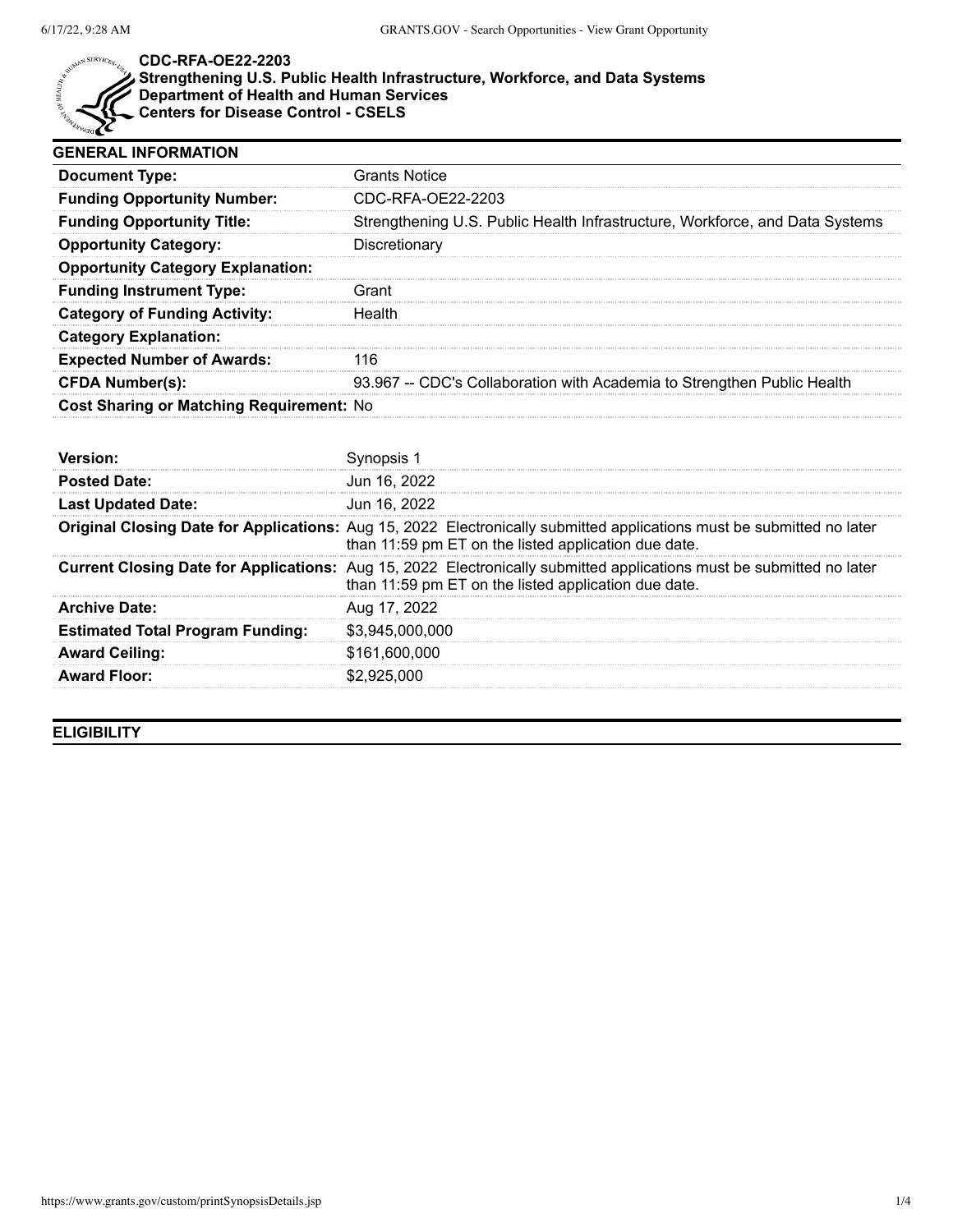| <b>Eligible Applicants:</b> | Others (see text field entitled "Additional Information on Eligibility" for clarification)<br>Unrestricted (i.e., open to any type of entity above), subject to any clarification in text<br>field entitled "Additional Information on Eligibility"<br>City or township governments<br>Special district governments<br>County governments<br>State governments                                                                                                                                                                                                                                                                                                                                                                                                                                                                                                                                                                                                                                                                                                                                                                                                                                                                                                                                                                                                                                                                                                                                                                                                                                                                                                                                                                                                                                                                                                                                                                                                                                                                                                                                                                                                                                                                                                                                                                                                                                                                                                                                                                                                                                                                                                                                                                                                                                                                                                                                                                                                                                                                                                                                                                                                                                                                                                                                                                                                                                                                                                                                                                                                                                                                                                                                                                                                                                                                                                                                                                                                                                                                                                                                                                                                                                     |
|-----------------------------|----------------------------------------------------------------------------------------------------------------------------------------------------------------------------------------------------------------------------------------------------------------------------------------------------------------------------------------------------------------------------------------------------------------------------------------------------------------------------------------------------------------------------------------------------------------------------------------------------------------------------------------------------------------------------------------------------------------------------------------------------------------------------------------------------------------------------------------------------------------------------------------------------------------------------------------------------------------------------------------------------------------------------------------------------------------------------------------------------------------------------------------------------------------------------------------------------------------------------------------------------------------------------------------------------------------------------------------------------------------------------------------------------------------------------------------------------------------------------------------------------------------------------------------------------------------------------------------------------------------------------------------------------------------------------------------------------------------------------------------------------------------------------------------------------------------------------------------------------------------------------------------------------------------------------------------------------------------------------------------------------------------------------------------------------------------------------------------------------------------------------------------------------------------------------------------------------------------------------------------------------------------------------------------------------------------------------------------------------------------------------------------------------------------------------------------------------------------------------------------------------------------------------------------------------------------------------------------------------------------------------------------------------------------------------------------------------------------------------------------------------------------------------------------------------------------------------------------------------------------------------------------------------------------------------------------------------------------------------------------------------------------------------------------------------------------------------------------------------------------------------------------------------------------------------------------------------------------------------------------------------------------------------------------------------------------------------------------------------------------------------------------------------------------------------------------------------------------------------------------------------------------------------------------------------------------------------------------------------------------------------------------------------------------------------------------------------------------------------------------------------------------------------------------------------------------------------------------------------------------------------------------------------------------------------------------------------------------------------------------------------------------------------------------------------------------------------------------------------------------------------------------------------------------------------------------------------|
|                             | Additional Information on Eligibility: Component A: Strengthening the Public Health Infrastructure 00 (State governments)<br>01 (County governments) 02 (City or township governments) 04 (Special district<br>governments) 25 (Others (see text field entitled "Additional Information on Eligibility"<br>for clarification)) Government Organizations: State governments or their bona fide<br>agents (includes the District of Columbia) Local governments or their bona fide<br>agents, Territorial governments or their bona fide agents in the Commonwealth of<br>Puerto Rico, the Virgin Islands, the Commonwealth of the Northern Marianna Islands,<br>American Samoa, Guam, the Federated States of Micronesia, the Republic of the<br>Marshall Islands, and the Republic of Palau Bona fide agents are eligible to apply. For<br>more information about bona fide agents, please see the CDC webpage on expediting<br>the federal grant process with an administrative partner at<br>https://www.cdc.gov/publichealthgateway/grantsfunding/expediting.html#Q2 Public<br>health agencies that serve across a U.S. state, freely-associated state, or territory are<br>eligible to apply. Countywide or citywide public health agencies or their bona fide<br>agents are eligible if they serve a county population of 2,000,000 or more or serve a<br>city population of 400,000 or more. Component B: Technical Assistance for<br>Component A Open Bona fide agents are eligible to apply. For more information<br>about bona fide agents, please see the CDC<br>webpage https://www.cdc.gov/publichealthgateway/grantsfunding/expediting.html#Q2.<br>Additional Eligibility Information for Component A: Strengthening the Public Health<br>Infrastructure Strategy A1 and Component B are open to entities eligible under 317(k)<br>(2) (States, political subdivisions of States, and other public and nonprofit private<br>entities). Strategies A2 and A3 are intended for states, political subdivisions of states,<br>and other public entities as specified in section 317(a) of the Public Health Services<br>Act (42 USC: 247(b)). It targets public health organizations that serve state, local,<br>and territorial populations and are constitutionally empowered to protect the health<br>and welfare of their respective communities, through comprehensive public health<br>infrastructure, programs, and services. To demonstrate existing capacity to provide<br>comprehensive public health services, applicants must submit documentation that<br>indicates the applicant has legal authority to make hiring decisions on behalf of the<br>public health agency in their jurisdiction. Documentation could include a signed letter<br>from the public health agency leadership or their designee on organizational<br>letterhead. If these documents are not submitted, the application will be considered<br>non-responsive and will receive no further review. Local government's public health<br>agency or their bona fide agents must: Serve a county population of 2 million or more<br>or serve a city population of 400,000 or more. Populations for county and city<br>jurisdictions are based on the following 2020 U.S. Census resources: Counties:<br>https://www.census.gov/programs-surveys/popest/technical-<br>documentation/research/evaluation-estimates/2020-evaluation-estimates/2010s-<br>counties-total.html Cities: https://www.census.gov/programs-<br>surveys/popest/technical-documentation/research/evaluation-estimates/2020-<br>evaluation-estimates/2010s-cities-and-towns-total.html Applicants must submit<br>documentation that provides the accurate population size served by the public health<br>authority based on the 2020 U.S. Census. Sources may be updated as census data<br>change over time. Documentation could include a signed letter from the pubic health<br>agency leadership or their designee on organizational letterhead stating the<br>population size served. If this documentation is not submitted, the application will be<br>considered non-responsive and will receive no further review. Component B: |
|                             | Technical Assistance for Component A No additional information.                                                                                                                                                                                                                                                                                                                                                                                                                                                                                                                                                                                                                                                                                                                                                                                                                                                                                                                                                                                                                                                                                                                                                                                                                                                                                                                                                                                                                                                                                                                                                                                                                                                                                                                                                                                                                                                                                                                                                                                                                                                                                                                                                                                                                                                                                                                                                                                                                                                                                                                                                                                                                                                                                                                                                                                                                                                                                                                                                                                                                                                                                                                                                                                                                                                                                                                                                                                                                                                                                                                                                                                                                                                                                                                                                                                                                                                                                                                                                                                                                                                                                                                                    |

## **ADDITIONAL INFORMATION**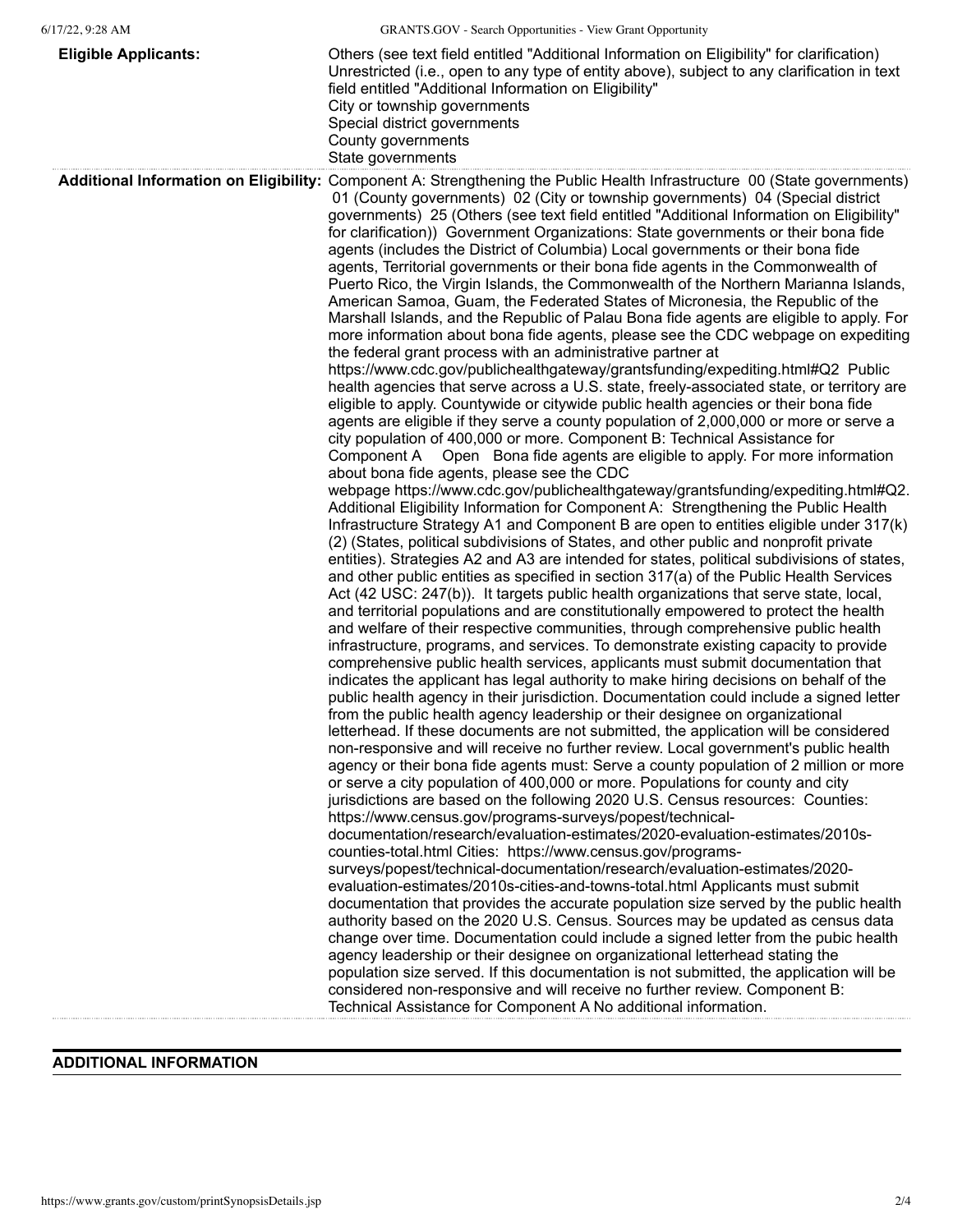**Agency Name:** Centers for Disease Control - CSELS

**Description:** The COVID-19 pandemic has emphasized the critical importance of a robust public health system. The pandemic also accentuated long-standing weaknesses and created new challenges to the U.S. public health infrastructure. Public health departments and other public health partners need to continue their work to respond to COVID-19 and prepare for other public health emergencies that arise in the future. Moreover, COVID-19 has affected nearly every aspect of healthcare and public health, laying bare disparities and gaps in some conditions and worsening others. Public health agencies need the capacity to regain their footing in these areas and then accelerate their efforts.

> This funding is a first of its kind, non-categorical and cross-cutting programs, intended to help meet critical infrastructure and workforce needs in the short-term; and it should also make possible strategic investments that will have lasting effects on public health agencies across the United States. To that end, it will support strategically strengthening public health capacity and systems related to the workforce, foundational capabilities, data modernization, physical infrastructure and support from national public health partners. Component A of the grant may focus on public health infrastructure (i.e., workforce, foundational capabilities, data modernization, and physical infrastructure) while Component B may focus on how National Public Health Partners can provide technical assistance and evaluation support to Component A recipients.

In the workforce area, infrastructure needs include adding new staff, retaining existing staff, better addressing staff wellness, providing more and better training and professional development opportunities, and improving systems and capacity related to workforce development and management. Maximum flexibility will be provided to the recipients to contract with any organization deemed appropriate to accomplish the goal of expanding the public health workforce in jurisdictions. There will be no restrictions on the types of positions that can be hired. Investments and improvements to data systems (I.e., Data Modernization Initiative) will serve to improve efficiency and effectiveness of those organizations' operations and public health work, including their ability to partner in a complex health and health care environment.

Similarly, other investments and improvements to foundational capabilities, including physical infrastructure, will help modernize public health agencies and position them to be even better service providers and partners. These outcomes will lead to public health services being expanded, improved, and accelerated, and in turn public health outcomes including COVID-19 will be better addressed. The cornerstone of all this work will be demonstrating and improving the health department's ability to advance health equity and address health disparities for populations at higher risk and in medically underserved communities.

Across areas, this should be part of a transformation of public health agencies needed to meet the evolving and complex needs of the U.S. population. This transformation will not only involve improvements and changes to public health internal systems and operations; it will also involve repositioning public health entities within the larger health and health care systems in which they operate. This will necessarily involve creating and strengthening partnerships at all levels. This program will also help to address the historic underinvestment in communities that are economically or socially marginalized, rural communities, and communities with people from racial and ethnic minority groups. This program also should support larger efforts to rebalance these investments and serve communities and populations that deserve more and better public health services.